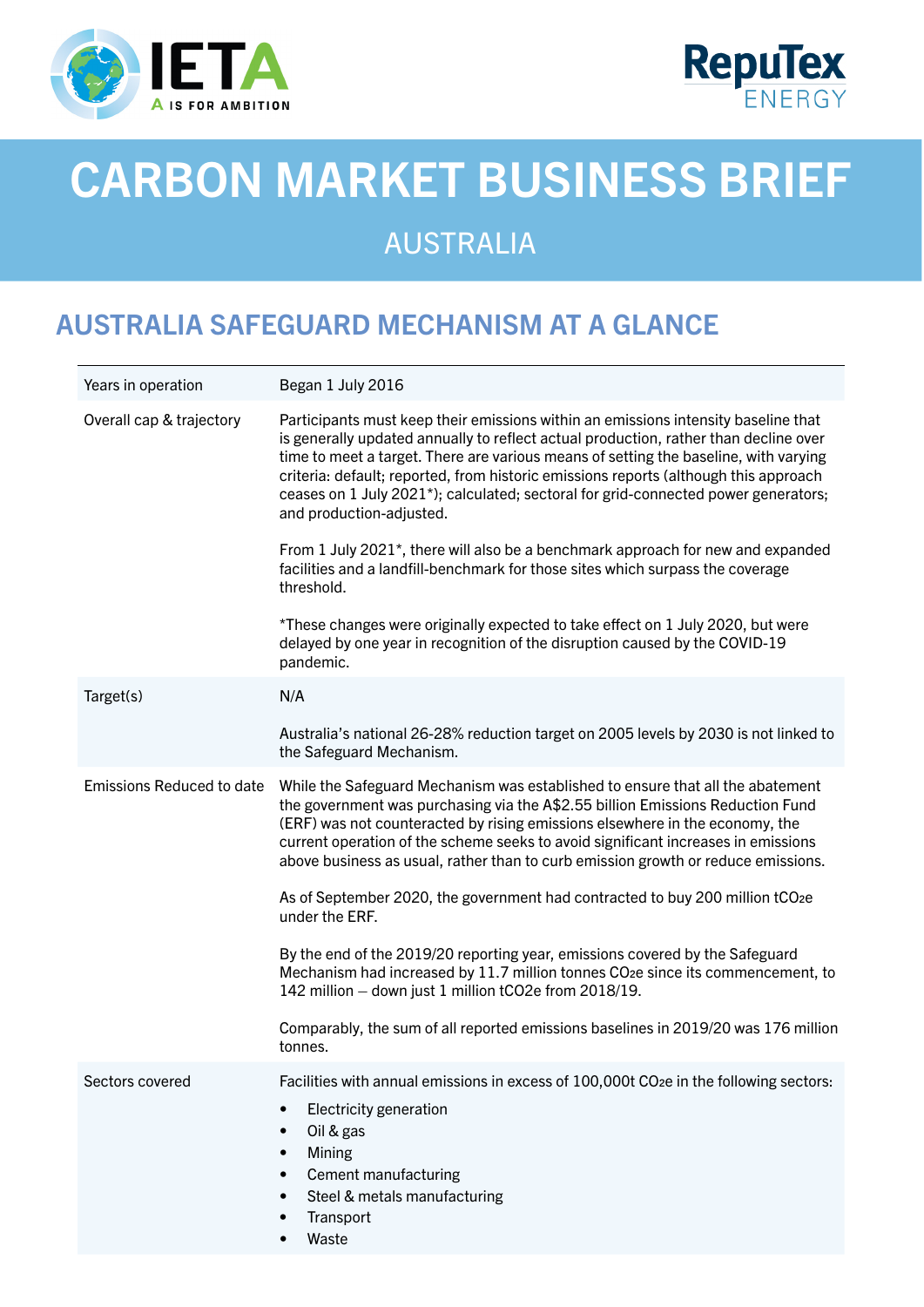| <b>GHGs covered</b>             | All Scope 1 (ie, direct) emissions                                                                                                                                                                   |
|---------------------------------|------------------------------------------------------------------------------------------------------------------------------------------------------------------------------------------------------|
| # of covered entities           | 215, as of the 2019/20 reporting period                                                                                                                                                              |
| Allocation method               | N/A                                                                                                                                                                                                  |
| <b>Trading rules</b>            | N/A                                                                                                                                                                                                  |
| Use of offsets and linking      | Firms can use Australian carbon credit units (ACCUs) for emissions in excess of<br>their baseline.                                                                                                   |
|                                 | The government is also looking to create a crediting programme for firms which<br>employ innovative low-carbon technology to beat their baseline, outside of the ERF.                                |
| Other features                  | Firms can apply for a multi-year monitoring period, under which they can exceed<br>their baseline in one year providing the average over a two- or three-year period<br>would be below the baseline. |
| Penalties for<br>non-compliance | N/A                                                                                                                                                                                                  |
| Use of revenues                 | N/A                                                                                                                                                                                                  |

#### MAJOR DEVELOPMENTS

A government reshuffle saw oversight of climate change policies shift to the Department of Industry, Science, Energy and Resources in early 2020, with the Clean Energy Regulator continuing to administer the programme.

In its response to the so-called King review into additional sources of low-cost abatement in May 2020, the government said it would look to create a mechanism to credit reductions by covered entities that outperform their baselines, in a bid to incentivise low-carbon technological innovations that are not covered by the ERF. It also committed to involving industry in the development of new project methodologies for the ERF, and has begun the initial work on a carbon capture and storage/ carbon capture, use and storage (CCUS) method.

The September 2020 First Low Emissions Technology Statement set out the government's research and development strategy and set an investment framework. In March 2021, the government announced a A\$50 million fund to support CCUS projects.

### MARKET COMMENTARY

Over the first four years of the Safeguard Mechanism, covered entities had surrendered nearly 1.15 million ACCUs. Covered emissions under the scheme have continued to increase due to the design of flexible baselines which do not yet decline to meet an emissions target.

Covered emissions are 142 million tonnes in FY20, or 14% above 2005 levels (115 million tonnes). According to market analysts, RepuTex, emissions are projected to grow to 149 million tonnes in FY30, to 29% above 2005 levels. From today's levels (FY20), emissions are projected to grow 13% to 2030, underpinned by emissions growth from fugitives (LNG, coal mining), transport (road, domestic aviation, rail, shipping) and direct combustion (energy, mining, manufacturing, buildings, agriculture).

Prices at the government auctions for ERF contracts have trended up since the April 2016 sale; however, contracted volumes at recent auctions remain below initial auction levels. At the most recent sale, in September 2020, the government contracted to buy 7 million ACCUs at an average price of  $A$15.74/t - this$  eventh auction marking the first price drop since the third auction, in April 2016. Cumulatively, the government had committed to buy 200 million tCO2e – of which 30% had been delivered – at an average price of A\$12.19 per unit across all 11 sales.